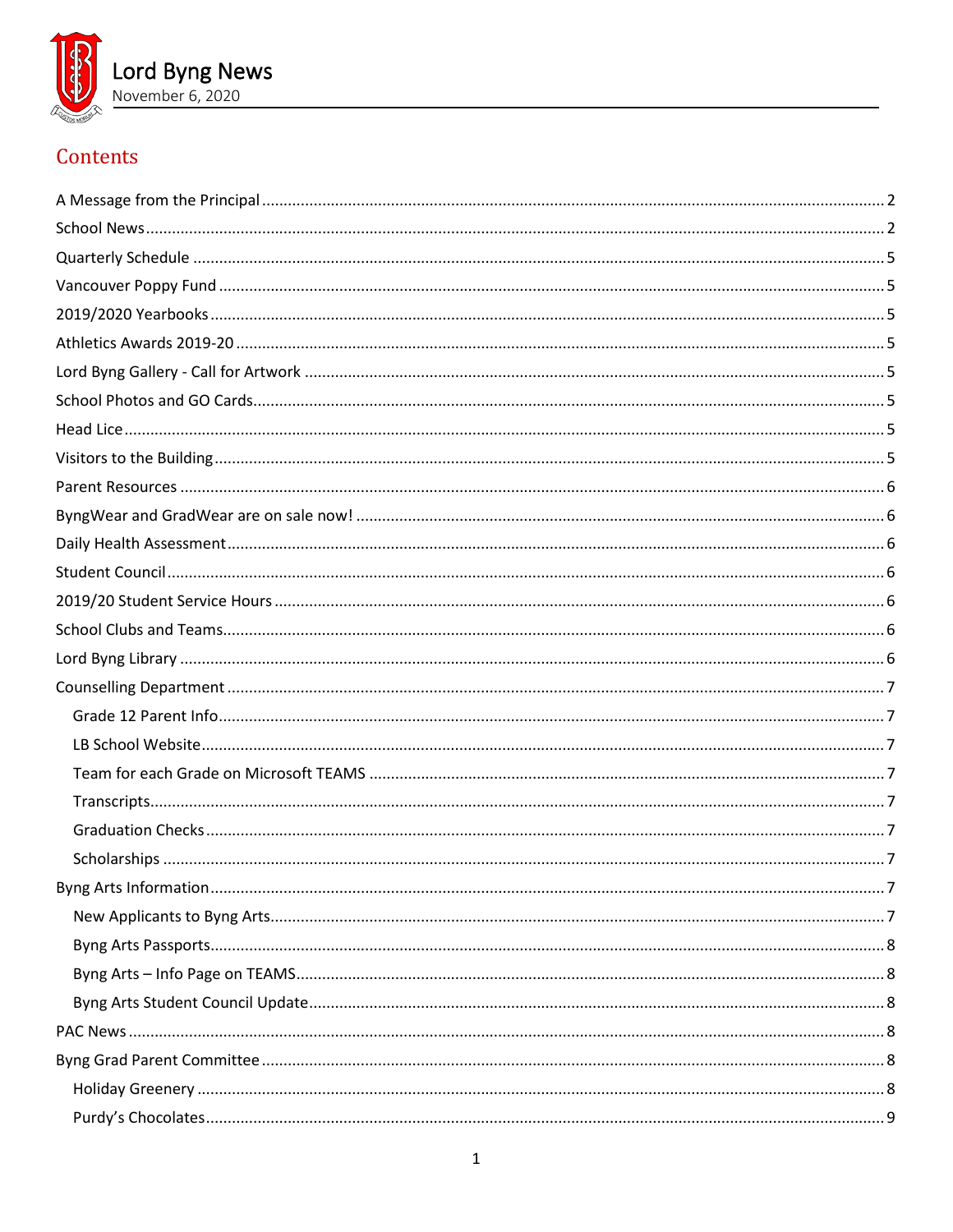# <span id="page-1-0"></span>**A Message from the Principal**

Dear Lord Byng Parents, Students and Community Members,

At the end of the week I want to thank staff for another very full week of engagement of teaching and learning and to acknowledge the work of all our support staff.

Our support staff are a vital part of our school and during these extraordinary times have stepped up to ensure the smooth functioning of our school. The work of our building and custodial team, office team, multicultural, settlement, Indigenous educators and all of student support workers are a vital part of our learning community. Without their hard work and professionalism, the school would be unable to function to allow the essential service of teaching and learning to occur.

On behalf of teachers, parents, students and the community and the education leadership team at the school we thank you for the work that you do each day and to recognize you all on November 5th, the day support staff throughout our VSB Community are acknowledged for their contribution to our school and community.

Thanks once again to all our parents and community members for your continued support and as we head into another weekend, I would like to wish you all a restful and safe weekend.

#### <span id="page-1-1"></span>Mr. Wilmann

## **School News**

Despite the challenges of our current pandemic it was a real treat to see the return of some of our regular school activities with the first "virtual track club" meeting led by Mr. jack, the first PA announcements back on the airwaves with our "in house" DJ Mr. Andy Johnston back for weekly announcements.

## **Debate Club** update from Ms. Sheppet:

"The Debate Club – led by Zach Mullin and Anya Murray had its first meeting. Some minor technical difficulties ensued, but ultimately it was a successful meeting. The senior students met to discuss the finer points of several topics: Universal Basic Income, Mandatory Birth Control and the Political Spectrum. Meanwhile, the more

junior members had a debate via Teams on Universal Basic Income."



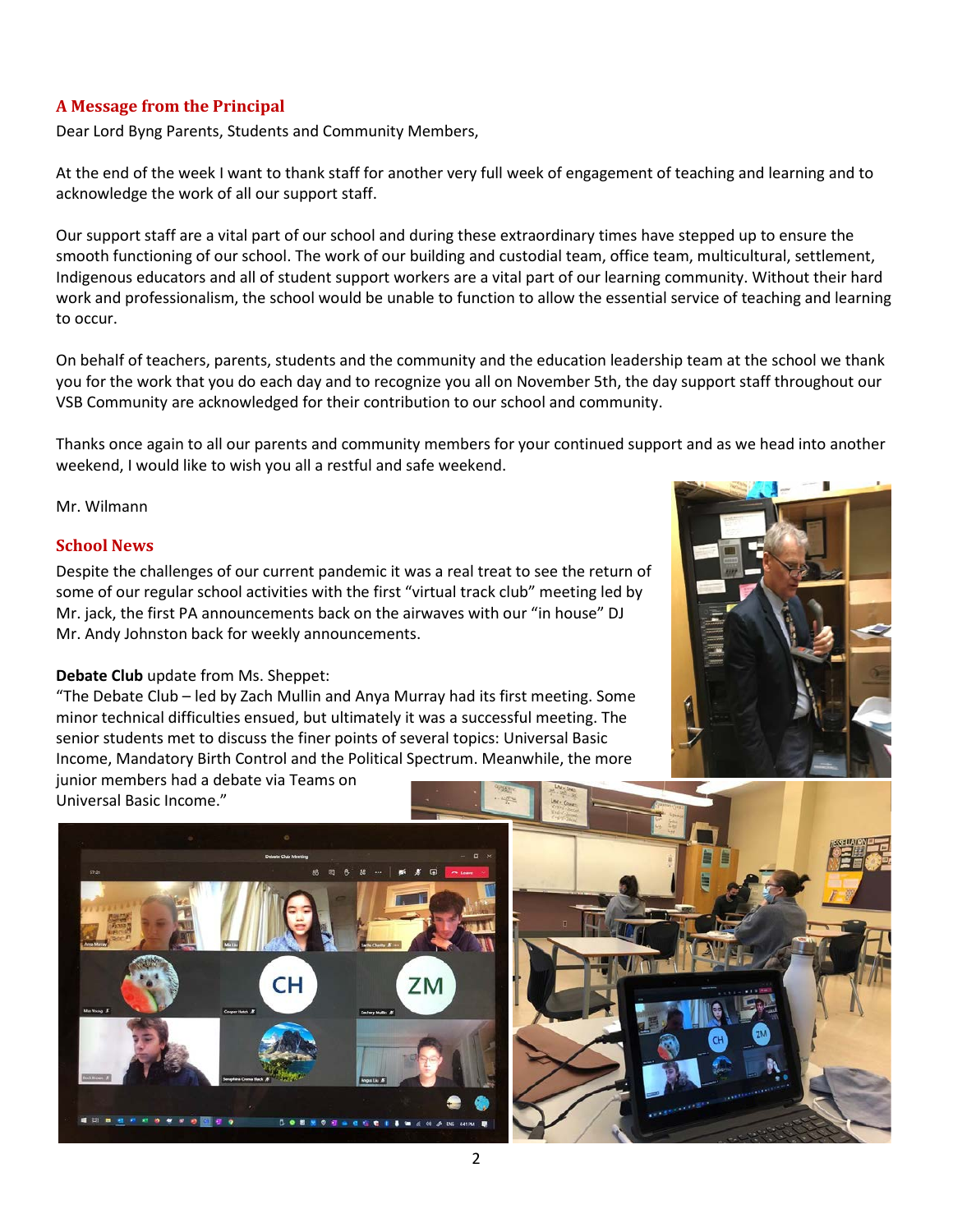**Lord Byng Art Gallery** : Our current show offers a glimpse into the minds of our students.

How have you been doing during the response to Covid-19? Home haircuts? Hording? Missing the outdoors? Well it is clear that a number of our art students have been staying creative and, in some cases, using their art to capture their current reality.

We recently asked for students to submit some of the artwork that they have created during the recent months of Covid confinement. The gallery is currently a colourful and creative display of our student's talents and resiliency. Please enjoy the following glimpse of the show.

~Mr. Hartley-Folz

















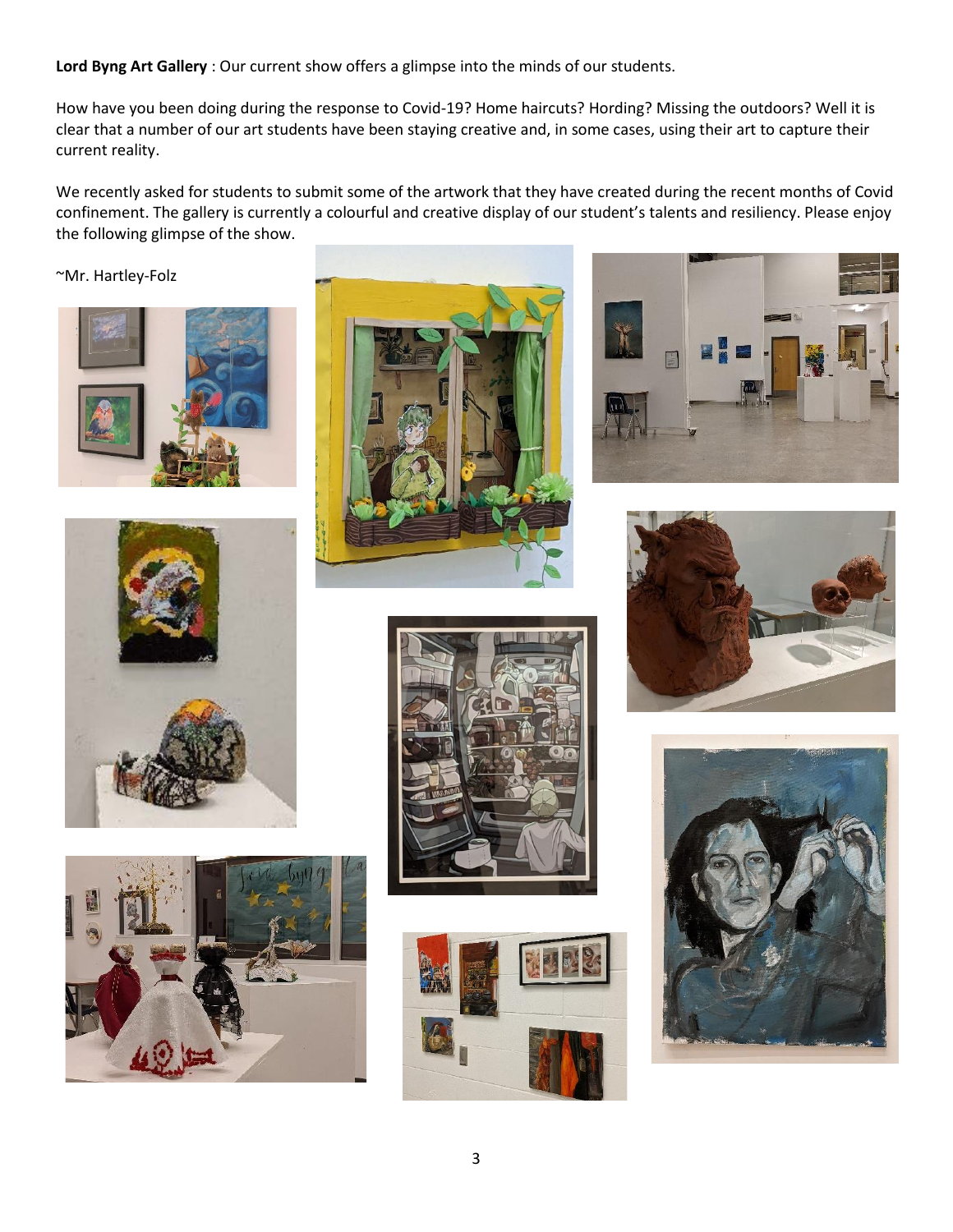## **Crazy golf** with our Senior PE Students!!!

With our newly seismically upgraded gymnasium open for use students got an opportunity to take to the Byng greenways to learn some crazy golf skills!









**Off to the races** with Mr. Yates's Engineering Class where students had an opportunity to put theory into action and put their Mousetrap cars to the test!

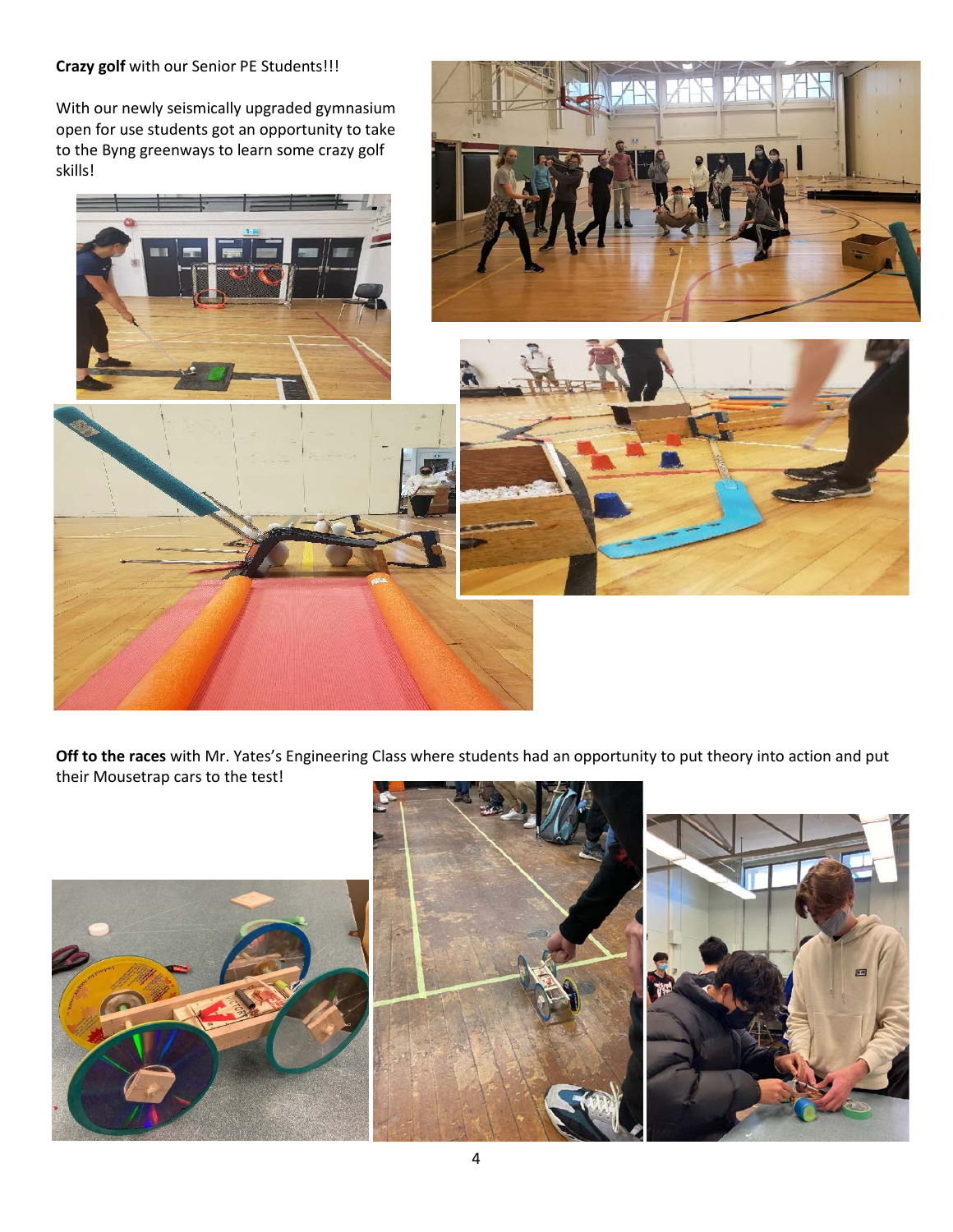## <span id="page-4-0"></span>**Quarterly Schedule**

Your D1(P1) class will be face to face on Monday and Tuesday next week. On Thursday your D1(P2) class will become face to face until the end of the quarter. See rotation schedule[: Student F2F Rotation Calendar.](https://www.vsb.bc.ca/repository/SBAttachments/8e11130a-23bc-4157-9294-1c252018cc4d_STUDENTF2FandRemoteBlockCalendar2020-2021.pdf)

## <span id="page-4-1"></span>**Vancouver Poppy Fund**

Teachers in your D1(P1) class will be collecting donations for the Vancouver Poppy Fund on Tuesday, November  $10^{th}$ . These donations help support Canada's veterans and their families.

Poppies will be handed out to students before the Remembrance Day Virtual Assembly which will take place during class on Tuesday, November 10<sup>th</sup>.

# <span id="page-4-2"></span>**2019/2020 Yearbooks**

The Yearbooks are here!

- Students that ordered a 2019/2020 yearbook will be receiving it in their D1(P1) class on or before Tuesday, November 10<sup>th</sup>.
- Students that do not have a  $D1(P1)$  class are asked to collect their yearbook from the foyer on November 9<sup>th</sup> or 10<sup>th</sup> during flex time (10:30-11:30am or 12:15-1:15pm).
- Any students that did not order a yearbook but would still like to do so can purchase one in the foyer on November 12<sup>th</sup> and 13<sup>th</sup> during flex time (10:30-11:30am or 12:15-1:15pm). The cost of the yearbook is \$50.
- Graduates will be notified by email as to when and where they can pick up their books. We ask that graduates and/or their parents do not come into the building to collect the yearbooks until they are given instructions. If a graduate has a sibling that attends Lord Byng they are welcome to pick up the yearbook for their older sibling during flex time on November  $12<sup>th</sup>$  and  $13<sup>th</sup>$ .

## <span id="page-4-3"></span>**Athletics Awards 2019-20**

Due to the impact of the COVID-19 pandemic during the 2020 Spring Athletics Season only Grade 12 award winners were recognized in June 2020. For current grade 9-12 student athletes the top three male and female athletes from last year will be acknowledged. Instead of getting Trophies the top Male and Female Athletes award winners will receive Tshirts.

<span id="page-4-4"></span>We will be announcing winners soon. Last year's grade 12 already received their recognition with scholarships.

## **Lord Byng Gallery - Call for Artwork**

The next show is the Fall Show – this is open to all grades. What work have you been doing this Fall. Bring your art and drop it off in the gallery on Monday and Tuesday next week. Please label the back of your work with your name and number.

## <span id="page-4-5"></span>**School Photos and GO Cards**

Click [here](https://artona.com/schools/BYNG/programs/school_photo) to order your school photos. Please disregard the deadline.

<span id="page-4-6"></span>Retakes will take place on Tuesday, November  $17<sup>th</sup>$ .

## **Head Lice**

While there is no "season" for head lice, it can be more common in the winter months as children and families are in tighter quarters, families gather for the holidays and winter apparel is swapped and shared. Please clic[k here](https://vch.eduhealth.ca/PDFs/FG/FG.650.G48.pdf) for more information on what to do if you suspect you or a family member may have lice.

## <span id="page-4-7"></span>**Visitors to the Building**

The school building remains closed to the general public. Access by parents is by appointment only, approved directly by the Principal or Vice Principal, and for essential school business or on an emergency basis only. All other communication and business will occur via phone, virtual meeting or email.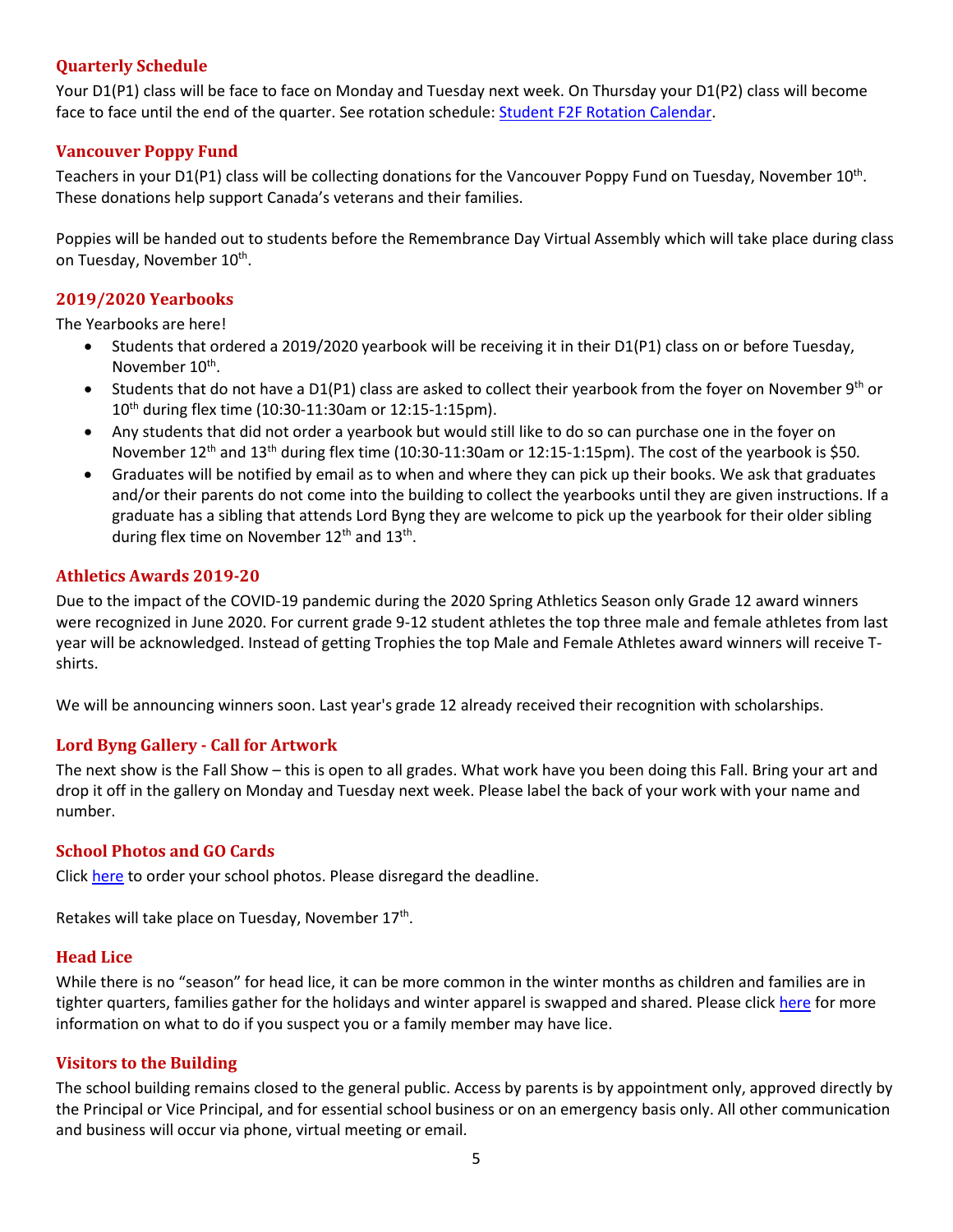## <span id="page-5-0"></span>**Parent Resources**

<span id="page-5-1"></span>Please click here for information on Raising [Digitally Responsible Youth -](https://saferschoolstogether.com/wp-content/uploads/2020/03/Raising-Digitally-Responsible-Youth-Guide-2020.pdf) Guide for Families.

**ByngWear and GradWear are on sale now!** Please visit the [website](https://www.vsb.bc.ca/schools/lord-byng/About-Us/news/_layouts/15/ci/post.aspx?oaid=b3f94390-36b9-48ba-9b0b-57e4d73adb4e&oact=20001) for more information. Sale ends November 10<sup>th</sup>.

## <span id="page-5-2"></span>**Daily Health Assessment**

Please see the revised [Daily Health Assessment](https://www.vsb.bc.ca/repository/SBAttachments/8e11130a-23bc-4157-9294-1c252018cc4d_DailyHealthAssessment-Student_Sept15003.pdf) form (revised Sept. 15, 2020). If any of your children are experiencing any of the symptoms of illness on the form, contact a health-care provider for further assessment. This includes 8-1-1, or a primary care provider like a physician or nurse practitioner.

# <span id="page-5-3"></span>**Student Council**

Thank you to everyone who applied to Student Council. Currently our executive team and Mr. Sandher are reviewing applications and will contact short listed applicants very soon.

# <span id="page-5-4"></span>**2019/20 Student Service Hours**

This is a message for students who have accumulated school service hours from Sept 2019 to March 2020 for in-school related activities at Lord Byng.

Please complete page 35 of your school agenda book and email to Ms. Chow in the school office at [vchow@vsb.bc.ca.](mailto:vchow@vsb.bc.ca) Also, please make sure to have the teacher signature and total calculation of hours. Due date is Friday, November 20<sup>th</sup>.

## <span id="page-5-5"></span>**School Clubs and Teams**

Any students that would like to start a club are required to find a teacher sponsor.

To join an existing club or to find out more about the club please contact the teacher sponsor.

## **Club List:**

| Avolution Magazine – Mr. Harris rharris@vsb.bc.ca                                  |
|------------------------------------------------------------------------------------|
| Bike Mechanics Club - Mr. Raoul araoul@vsb.bc.ca                                   |
| Climate Club - Ms. York lyork@vsb.bc.ca                                            |
| Decorating Club - Ms. Whelan kwhelan@vsb.bc.ca                                     |
| FundaMental - Ms. Radic jradic@vsb.bc.ca                                           |
| Garden Bank Society – Mr. Bowen wbowen@vsb.bc.ca                                   |
| Investment Club - Mr. Wu pwu@vsb.bc.ca                                             |
| Korean Language and Culture Club - Ms. Shum cnshum@vsb.bc.ca                       |
| Leadership and Enterprise Club - Ms. Schnieder kschnieder@vsb.bc.ca                |
| Math Contest Club – Mr. Yee jbyee@vsb.bc.ca                                        |
| Music Composition Club - Dr. MacLennan smaclennan@vsb.bc.ca                        |
| The Social and Environmental Change Assembly (SECA) – Mr. McKeen smckeen@vsb.bc.ca |
| Robotics Club - Mr. Gustainis pgustainis@vsb.bc.ca                                 |

# <span id="page-5-6"></span>**Lord Byng Library**

The library has had great success in getting books out to students even through these difficult times. Please encourage your child to request books to read through the entire school year as a focus on literacy is integral to learning. It is also important that students take a break from being online all the time and just read a good book. PLEASE READ!!!!

Students are encouraged to access *lordbynglibrary.weebly.com* to browse the catalogue. There is a BOOK REQUEST FORM button that allows students to enter information on how the Ms. Rezler can locate them when they are at school in order for the books to be delivered to them during that class. Additionally, there is a BOOK REQUEST FORM on the library door for students to fill out with a red folder for the drop off of the form.

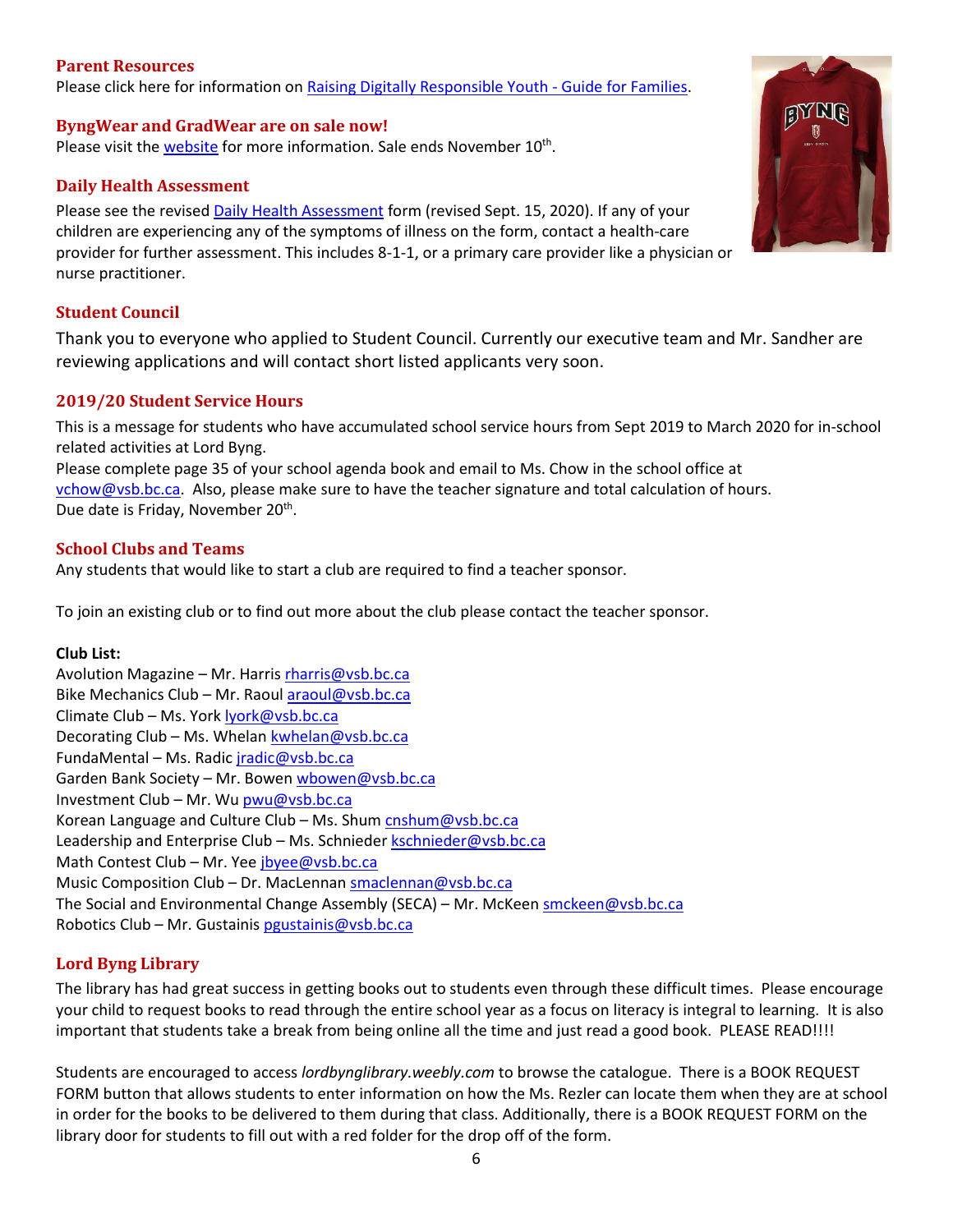Ms. Rezler is happy to help with book recommendations as well as research for assignments. Please email her if your student has any questions or would like some support from the library on their schoolwork.

# <span id="page-6-0"></span>**Counselling Department**

Counsellors have been assigned to students by their last name (for all grades):

| A to Gr   | Mr. R. Greenshields rgreenshields@vsb.bc.ca                 |
|-----------|-------------------------------------------------------------|
| Gs to L   | Ms. J. Radic <i>iradic@vsb.bc.ca</i>                        |
| M to Te   | Mr. R. Rymer rrymer@vsb.bc.ca (Ms. Smith is currently away) |
| Tf to $Z$ | Ms. Birsan ibirsan@vsb.bc.ca                                |

## <span id="page-6-1"></span>*Grade 12 Parent Info*

In case you were not able to attend our parent info session on Grade 12 info and beyond, please feel free to look through our [power point presentation.](https://www.vsb.bc.ca/schools/lord-byng/Guidance-and-Support/Grade%2012/Pages/default.aspx?rf=8f6fb35c-aac0-45a4-b5b7-a643d7220f70)

## <span id="page-6-2"></span>*LB School Website*

Please feel free to check out our school [website.](https://www.vsb.bc.ca/schools/lord-byng/Teaching-and-Learning/Classes-and-Departments/Counselling/Pages/default.aspx) We have worked on streamlining it and updating it with the most up-to-date information.

## <span id="page-6-3"></span>*Team for each Grade on Microsoft TEAMS*

Counsellors have set up classroom groups for each grade on Microsoft Teams platform. Students can click on their respective Counselling teams, for example, grade 12s will have access to **Grade 12 - 2020/21 (Counselling) team.** Here, counsellors will post information on graduation, post-secondary info, scholarships, volunteering opportunities, and other resources. We hope that students find this information valuable and useful. Any students who are not part of their grade counselling TEAM please notify your counselor so that we can add you.

## <span id="page-6-4"></span>*Transcripts*

Students are able to access their transcripts through the BCeID/STS [website.](https://www2.gov.bc.ca/gov/content/education-training/k-12/support/transcripts-and-certificates) Once they create their BCeID username and password, they can log in and:

- view their transcript,
- order copies of their transcript
- send/order transcripts to various post secondary schools within Canada and Internationally
- view their provincial assessment results (e.g. numeracy results, etc.)

Please note that most students will use this to send their transcripts to their perspective post-secondary schools and not by mail. Please note that Universities will be able to see students' grade 12 current subjects and marks if a student sends them their transcript through BCeID/STS website.

## <span id="page-6-5"></span>*Graduation Checks*

Click [here](https://www.vsb.bc.ca/schools/lord-byng/Guidance-and-Support/Grade%2012/Documents/sbfile/201020/Grad%20check%20letter%20Oct%202020_1.pdf) for information on graduation requirements from Mr. Wilmann.

## <span id="page-6-6"></span>*Scholarships*

For scholarship info please check our Teams Grade 12 Counselling group. Also, some scholarship information can be found on our school [website.](https://www.vsb.bc.ca/schools/lord-byng/Teaching-and-Learning/Classes-and-Departments/Counselling/Pages/Scholarships.aspx) Counsellors are encouraging grade 12s to check out scholarships and bursaries offered at the post-secondary institutions that they are applying to.

# <span id="page-6-7"></span>**Byng Arts Information**

## <span id="page-6-8"></span>*New Applicants to Byng Arts*

If you are interested in joining the mini-school program next year, please consult our website for the most up to date information[: http://byng2.vsb.bc.ca/byngarts/](http://byng2.vsb.bc.ca/byngarts/)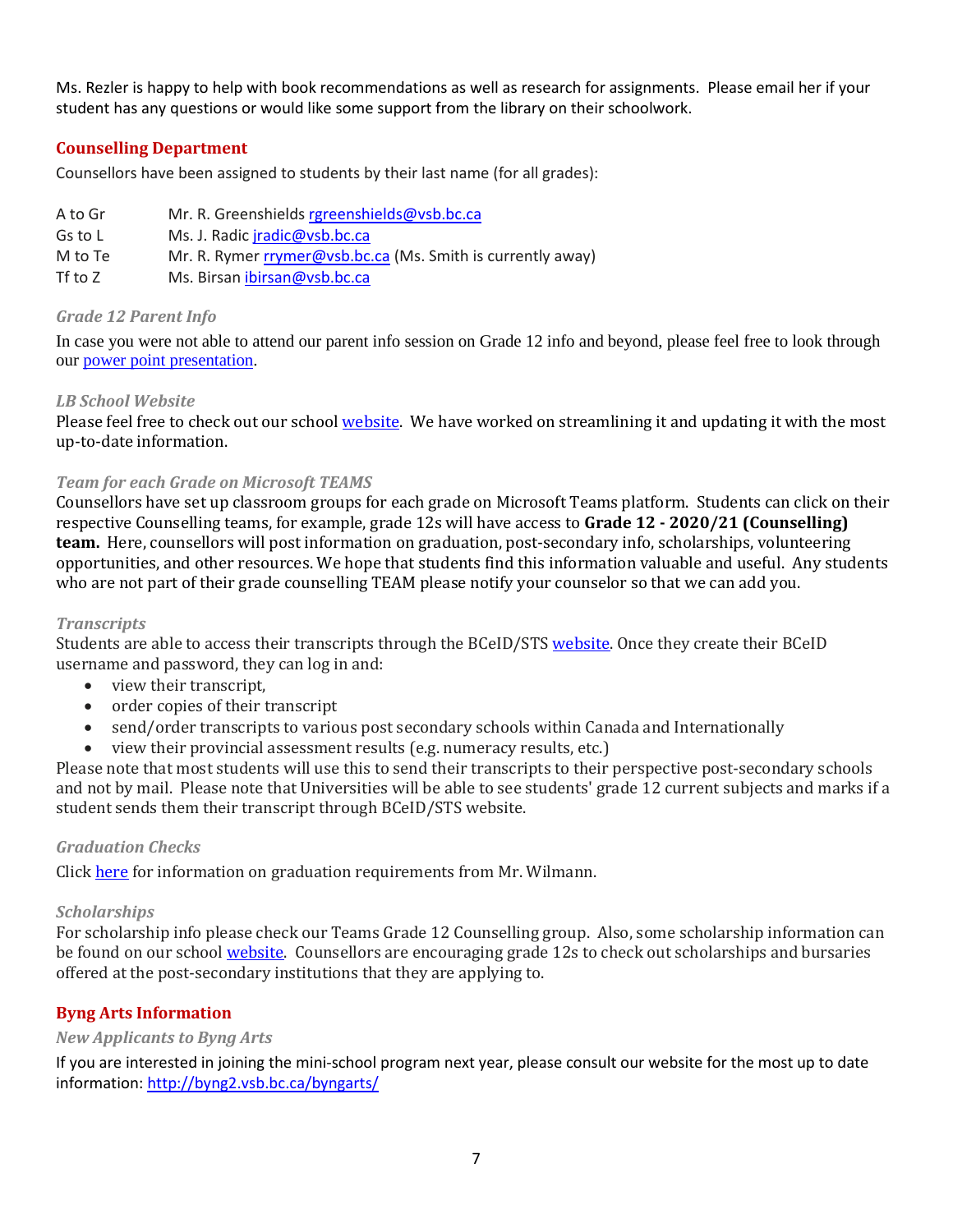The following link offers a snapshot of our program and the application process: **BYNG ARTS INFO VIDEO [PLAYLIST](https://www.youtube.com/playlist?list=PL5Gi7bfgibeqtAguBYDrs3O4XfXJh63Er) 2021**. Additional details regarding the selection process for Drama, Media, Music, Visual Arts, and Literary Arts can be found in our [Selection](http://byng2.vsb.bc.ca/byngarts/sProcess.html) Process section.

If you have additional questions, contact us at byngarts@vsb.bc.ca.

<span id="page-7-0"></span>Online applications will be available beginning November 9th. We will not use physical applications this year.

# *Byng Arts Passports*

## <http://passport.lordbyng.net/signin>

Please be aware that the Byng Arts Passport site has run into some technical difficulties and is currently not functioning. We are working on a repair and will post any updates on Teams as soon as we have them. Until then, stay creative and active in the arts.

# <span id="page-7-1"></span>*Byng Arts – Info Page on TEAMS*

Please stay tuned and use the Team site to keep up with new information for Byng Arts. If you haven't checked out the site, please do so (it can be found attached to your TEAMS page – please contact me if you do not have a link on your TEAMS page and I will add you [jhartley@vsb.bc.ca\)](mailto:jhartley@vsb.bc.ca).

## <span id="page-7-2"></span>*Byng Arts Student Council Update*

Byng Arts Student Council will host our initial introductory information session to share our plans for the school year. This is an invitation to join the executive for a live broadcast on Thursday, November  $12^{th}$ , between 11:30 and 12:30 on Teams. We will share the new structure of council, answer your questions, and let you know how to get involved. Sincerely, your council executive, Theo, Megan, Sarah, and Camille.

# <span id="page-7-3"></span>**PAC News**

Please join us for our next PAC Meeting on Wednesday, November 18<sup>th</sup> at 7:00pm via zoom. We encourage parents to submit questions in advance via the link – **[Questions for the next PAC Meeting](https://docs.google.com/forms/d/e/1FAIpQLSfJerDtb4GXuiNJEiSN0o8sR2LGbPZI7nZGm7-9qR8e1CAMGA/viewform)**

A very big thank-you to lead counsellor Ms. Radic for hosting a very informative Grade 12 Parent Info Night on November 3rd. If you were not able to make it, or if you are a parent with children in younger grades and have questions about graduation requirements and application process, we encourage you to check out the link on the Byng Grade 12 page including the PowerPoint presentation presented on Tuesday. Click **[here](https://www.vsb.bc.ca/schools/lord-byng/Guidance-and-Support/Grade%2012/Pages/default.aspx)** for more information.

Vancouver DPAC acts as an official voice of all Vancouver PAC's with the VSB. They regularly hold meetings and workshops on many interesting topics and provide updates on various issues. Any parent is welcome to attend any of the meetings. Click **[here](https://mailchi.mp/3b82bbeea4cb/dpacs-october-newsletter-4963346?e=07e018f18b)** for upcoming activities.

Thanks for you support!

Please connect with the Byng Parent Advisory Council at any time at lordbyngschoolpac@gmail.com

<span id="page-7-4"></span>Lord Byng PAC

# **Byng Grad Parent Committee**

## <span id="page-7-5"></span>*Holiday Greenery*

You have LESS THAN A WEEK to order your beautiful holiday greens and support Lord Byng Grad 2021. The poinsettias, wreaths and succulent bowls are lovely, and a GREAT price. Order deadline is November 11! To view brochure and pricing, and order: <https://lordbyngsec.growingsmilesfundraising.com/home>